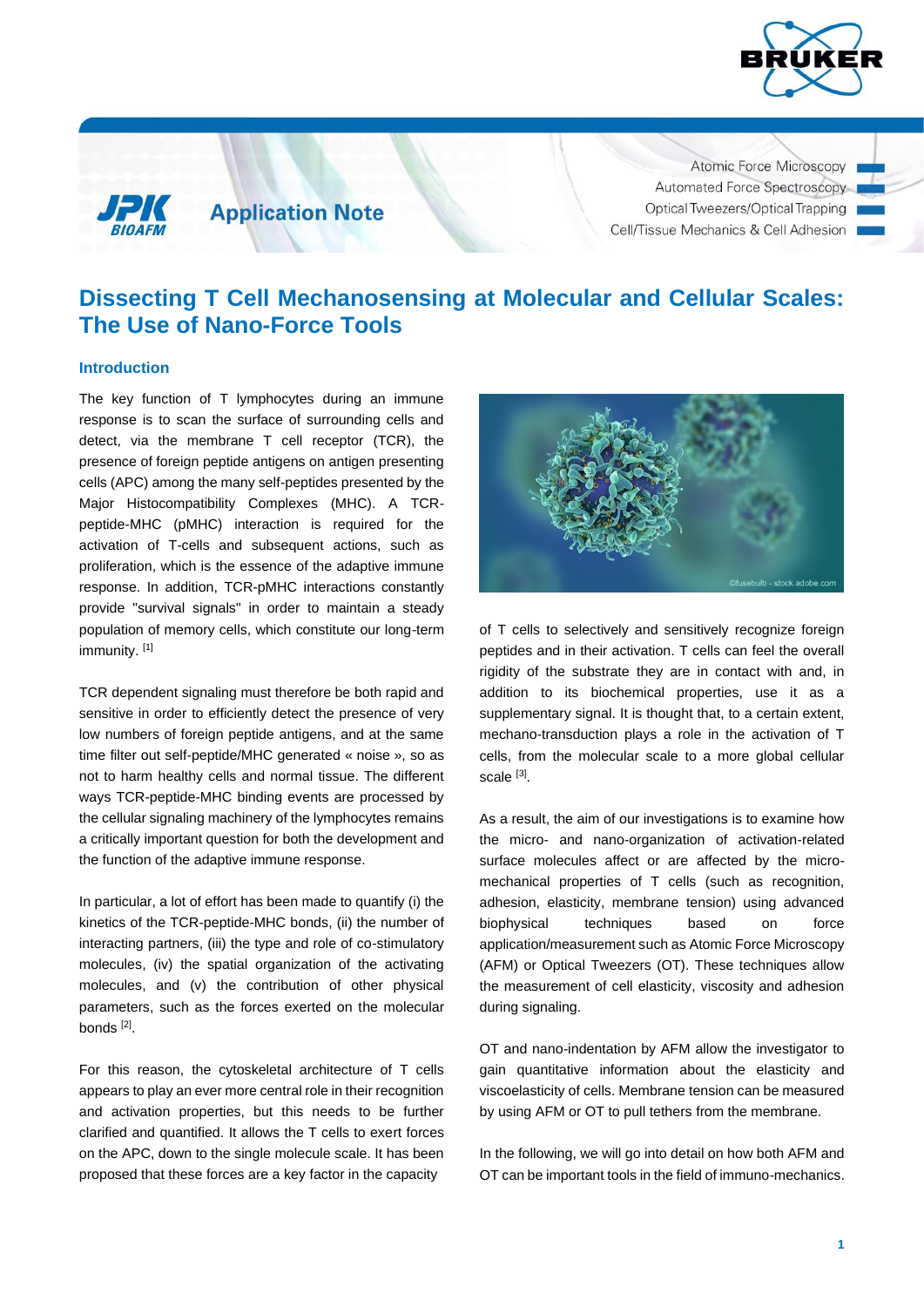# **Evaluation of TCR recognition at the single molecule scale, on living T cells**

In a first attempt to understand which physical parameters are recognized by T cells when they come in contact with an antigen presenting cell, we designed a single molecule study to determine the probability of adhesion and the forces of detachment at the surface of living lymphocytes. We used SMFS (Single Molecule Force Spectroscopy) where the tips of soft AFM cantilevers were decorated with recombinant pMHC molecules (Fig. 1).



*Fig. 1 SMFS of TCR/pMHC bond. A: Schematics of the experiments on living T cell hybridoma, with the methodology used to decorate AFM cantilevers with pMHC. B: Typical single molecule separation event, showing the very low specific forces (~ 20 pN) that were recorded, to be compared to larger forces obtained for classical adhesion molecules. Adapted from [4].*

We used them to probe the mechanics of the T cell under very low forces and for very short periods of contact time (~ 100 msec). This resulted in infrequent recognition events. By varying the peptide load in the pocket of the MHC, we showed that the recognition was indeed specific, but that the rupture forces we observed under our experimental conditions were not peptide-dependent [4].

It was later shown, via techniques using softer springs (a laser for OT; a Red Blood Cell for a biomembrane force probe) that indeed, the TCR can behave as a mechanosensory molecule. The forces that the T cell feel via the TCR are now thought to help recognition be highly specific and rapid [5].

# **Real-time combination of AFM and fluorescence microscopy**

We performed AFM indentation of T cells simultaneously with intracellular  $Ca^{2+}$  fluorescence imaging to gain quantitative information on the forces at play during the different activation phases [6]. We used an original internal timer signal and AFM based mechanical stimulation to apply a mechanical stimulation that can, in addition, be made specific via, e.g., anti CD3 antibodies. We have developed micro-manipulation techniques to decorate AFM cantilevers with beads of diameters ranging from 1 to 50 µm in order to control the shape and size of the stimulating surface. Stimulation can be performed with either continuous contact or with a succession of timed, short stimulations in order to dissect how the "signaling black box" answers the same specific signal, but with a specified spatial or temporal distribution. This approach, in a way, is a typical physicist method for dissecting the "transfer function" of an unknown system. Here, biology allows us to interfere with the "black box" thanks to the use of mutants or molecules that can impact specific parts of the signaling cascades or functions. We also developed protocols to record the modification of the mechanical properties of T cells with optogenetic tools, for example, photoactivatable Rac, a small GTP-ase protein [6] .

## **Characterization of substrates for interaction with T cells**

Two AFM modes can be used to characterize the topology or the mechanical properties of an artificial substrate which will interact with the T cells. Firstly, one can image the substrate at the nanoscale and observe its roughness [7] or its surface structure, e.g. using micro-contact printing or nano-scale patterns [8**]** . Secondly, when preparing soft polymeric substrates or soft gels, substrate indentation or force mapping can be used to precisely characterize the mechanical properties of the substrate the cell is exposed to at the subcellular scale using a thin tip/small scan range, or at the cellular scale using a bead for cellular contact/larger scan range. We observed that the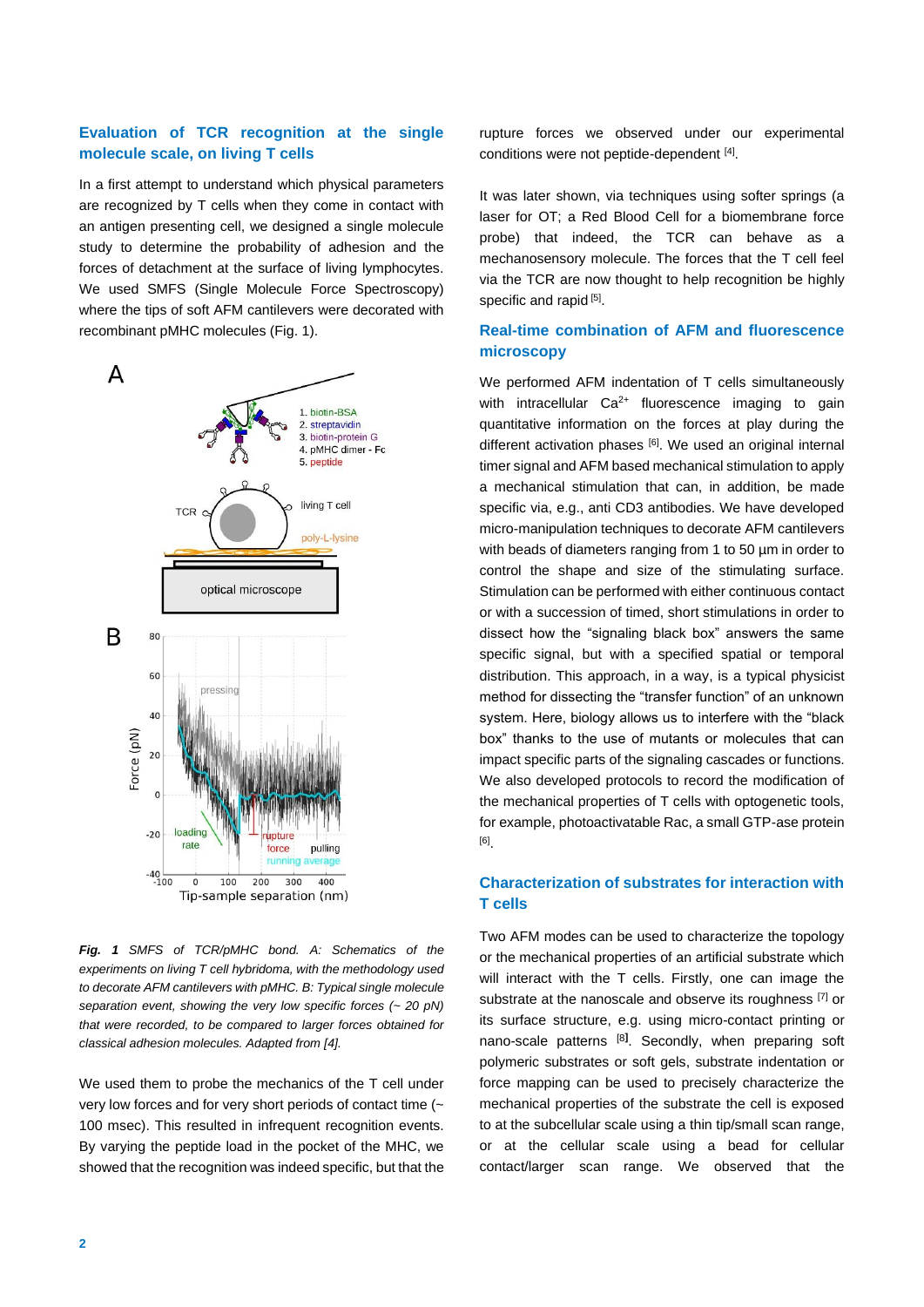mechanical properties of the substrate may lead to unconventional spreading behavior of the T cells depending on the molecular decoration present at the surface [3].

# **Characterization of model antigen presenting cells**

We shaped model APCs (COS-7 cells, <sup>[9]</sup>) on stamped fibronectin, while preventing the adhesion and activation of the T cells around them. Micropatterns were used to pull on the edge of the cell to create a large lamellipodium that was thin enough to observe the early contacts of T cells through it using advanced surface microscopies such as TIRF (with membrane labelled T cells) or RICM (without any labelling). This structure allows us to have a fully controlled, fluid, cellular environment, the composition of which is controllable by transfection and is closer to physiological conditions than textured substrates and supported lipid bilayer approaches [10]. The 3D topography of the lamellipodium was characterized using different pattern sizes and a combination of TIRF, confocal (membrane, cytoskeleton), multi-color RICM reconstruction in conjunction with AFM imaging and force mapping [11]. We also used classical AFM indentation to characterize the Young's modulus of different populations of COS cells expressing different receptors and molecules in regard to T cell mechanics (unpublished data, coherent with [12]).

## **T lymphocyte/antigen presenting cell forces**

In order to simulate physiological situations more accurately, we approached the APC vs. T cell situation by attaching a model APC (a transfected COS-7 cell, [9]) to an AFM cantilever and brought it in contact with a  $(Ca^{2+})$ reporter loaded) T cell of known shape [9]. This method, called Single Cell Force Spectroscopy (SCFS) [14], allows the evaluation of the contact mechanics between cells, the evolution of the contact and the forces needed for separation, from single molecules to entire cell scales. It has recently been applied to T cell/APC contact over *long* contact times and after formation of the immune synapse [13], but only adhesion at the cellular scale was recorded and simultaneous observation of the *early activation* of the cells was not made.

Combining SCFS with our technique of simultaneous AFM/fluorescence to record the activation pattern before, during and after contact, the early physical determinants of T cell activation can be analyzed, such as which forces are required or created by T cells to integrate a biochemical or biomechanical signal (Fig. 2). Depending on the contact times, the molecules involved and potential signaling required to reinforce the cell/cell adhesion, such approaches may need an extended piezo range (up to 100 µm or even more). It may also be necessary to coordinate the fluorescence-detecting lens with a supplementary piezo, all of which is possible with



*Fig. 2 SCFS coupled to fluorescence microscopy. A: Schematics of the experiments, where a calcium reporter loaded T cell, gently immobilized on a PLL coated surface, is brought into contact with an APC attached to an AFM lever. B: Superposition of transmission and fluorescence images, with the APC (white arrowhead), the contacted T cell (green arrowhead) and a control/non contacted T cell (red arrowhead). C: Force signal, presented with the fluorescence signal emitted by contacted and control T cells. The rise in calcium follows the contact, as detected by force rise, by ~ 1 min, which is coherent with literature.*

the JPK [CellHesion](https://www.jpk.com/products/cell-tissue-mechanics-and-adhesion) module [14], an add-on of the JPK [NanoWizard](https://www.jpk.com/products/atomic-force-microscopy/nanowizard-4-xp-bioafm/accessories/cytosurge-fluidfm) AFM. Cell/cell adhesion forces, numbers and separation distances are indeed larger compared to usual SCFS (cell vs. substrate) experiments, requiring adaption of the spring constant of the cantilever to be able to record the forces, and, importantly, the puling range, which is usually limited to 10-15 µm in conventional AFMs.

## **Measuring T cell cortical tension by pulling membrane tethers**

Using e.g. lectin decorated cantilevers, membrane tubes or tethers can be pulled using AFM. Cortical cell tension can be estimated based on the force needed to extract them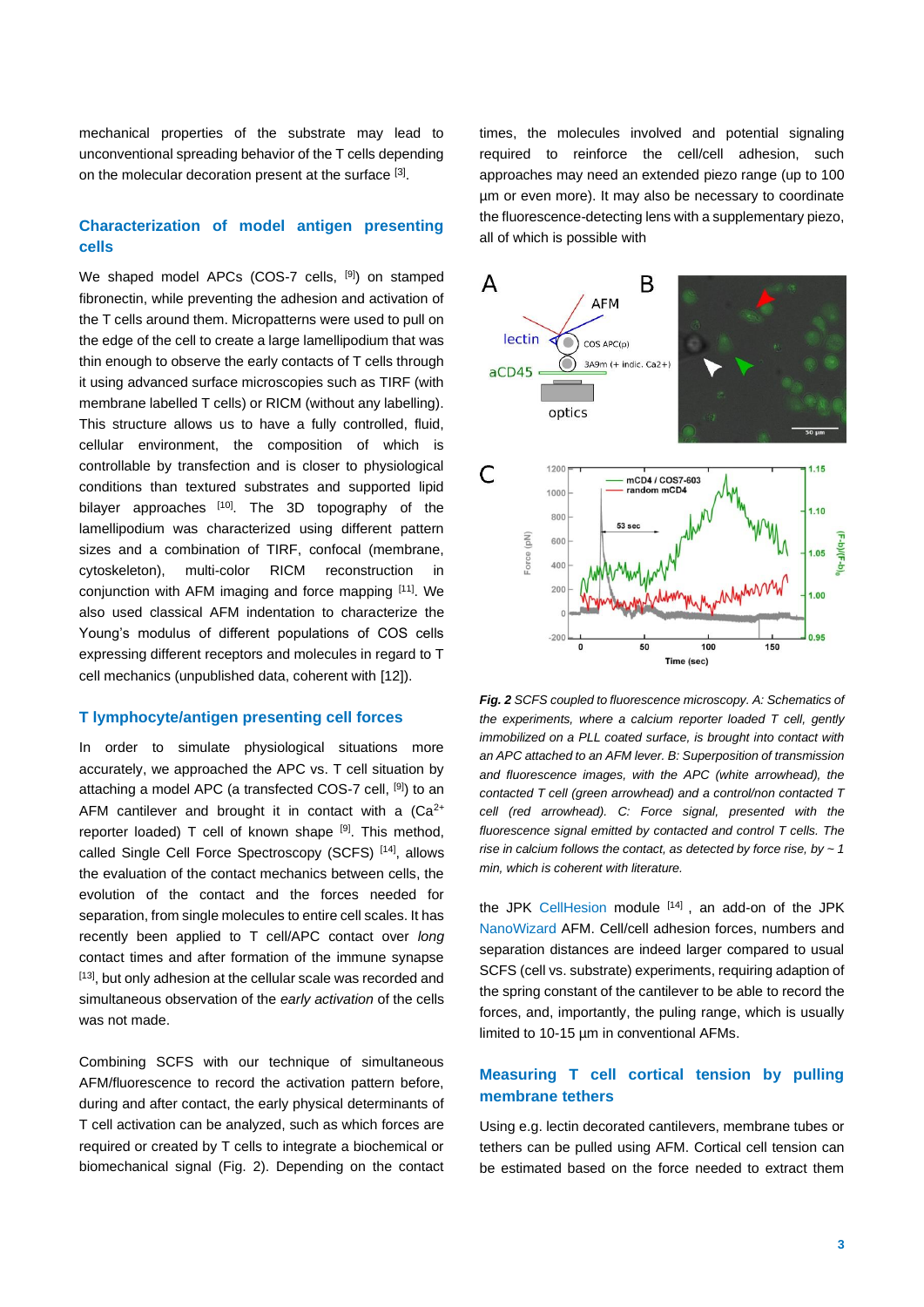from the cell, and, using drug-induced perturbation of the cell cytoskeleton in a parallel experiment, the cell's membrane tension and the interaction energy between the membrane and the cytoskeleton can be evaluated [15] [16].

Using Optical Tweezers (for us, the JPK [NanoTracker 2\)](https://www.jpk.com/products/force-sensing-optical-tweezers-and-optical-trapping/nanotracker-2), the resolution in force can be increased compared to AFM, and such experiments can be performed in combination with fluorescence imaging of the membrane (Fig. 3). As a result of the very low noise level  $(-pN)$ , detailed observation of the mechanics of tube pulling is possible. A long pulling distance can be mandatory: T cells are rather small (~10 µm in diameter) but tethers can be pulled that are up to 10 or even 20 µm long, depending on the experimental condition.



*Fig. 3 Membrane tube pulling using OT. A lectin-coated bead is used to contact a PLL immobilized T cell, and to pull a long membrane tether, as denoted by a force plateau in the retraction (« pulling ») part of the force curve vs. Time. Insert: Fluorescence monitoring of the membrane tube (white arrowhead), using a mutant cell line, the membrane of which is fluorescent.*

## **Conclusions and perspectives**

T cells have mechanosensory properties that range from their characteristic TCR molecule to the whole cell scale [2]. We have presented here several examples which show how AFM, in imaging or force mode, is an highly interesting tool when used to characterize the surface which the T cells come in contact with, or the mechanics and forces of the T cells themselves.

AFM can also be combined with fluorescence microscopy to characterize, in real-time, some of the intracellular signals that are generated when the proteins present on the cell surface are stimulated. When used in combination with OT, a detailed characterization of cellular mechanics (Young's modulus, tension, and by using oscillating mechanical modes G' and G'' - dynamic shear modulus) can be obtained. By varying the shape and size of the indentor over different scales, information on the sub-membrane organization of the cytoskeleton can also be obtained.

Very interesting possibilities arise when the systems are combined: (i) fluorescence and AFM or OT in real-time [6] could for example lead to the characterization of the transfer function of the membrane/surface protein system. When AFM imaging is used in combination with fluorescence microscopy, 3D functional structures on the cell surface can be revealed [14]. (ii) Combining AFM with OT in a single system allows the reproduction of environments more similar to physiological ones, as one can assess the interaction between a T cell and an antigen presenting cell using SCFS, and when a helper, secondary T cell is brought into contact, the modulation of the recognition forces can be recorded [17]. All in all, the use of nano-force tools is full of promise for the emerging fields of immuno-biophysics and immuno-mechanics.

## **Acronymes**

- APC: Antigen Presenting Cell AFM: Atomic Force Microscope/y (a)CD3: (antibody directed toward) Cluster of Differentiation 3, protein complex associated with **TCR** (p)MHC: (peptide-loaded) Major Histocompatibility **Complex** OT: Optical Tweezers RICM: Reflection Interference Contrast Microscopy
- SCFS: Single Cell Force Spectroscopy
- SMFS: Single Molecule Force Spectroscopy
- TCR: T Cell Receptor
- TIRF(M): Total Internal Reflection Fluorescence (Microscope/y)

## **Authors**

Anais Sadoun<sup>1</sup>, Farah Mustapha<sup>1</sup>, Omar Ndao<sup>1</sup>, Gautier Eich<sup>1</sup>, Yannick Hamon<sup>2</sup>, Laurent Limozin<sup>1,\*</sup>, Pierre-Henri Puech<sup>1,\*</sup>

*<sup>1</sup> Aix Marseille University, LAI UM 61, Inserm, UMR\_S 1067, CNRS, UMR 7333, Turing Center for Living Systems, Marseille, F-13288, France.*

*<sup>2</sup> Aix Marseille Univ, CNRS, INSERM, CIML, Marseille, France*

*\* to whom correspondence may be sent: [laurent.limozin@inserm.fr;](mailto:laurent.limozin@inserm.fr) [pierre-henri.puech@inserm.fr](mailto:pierre-henri.puech@inserm.fr)*

#### *Aknowledgements:*

*This work was supported by funding from Prise de Risques CNRS (PHP), the ANR JCJC « DissecTion » (PHP), and from the Labex INFORM (ANR-11-LABX-0054, to Inserm U1067 Lab & CIML, and*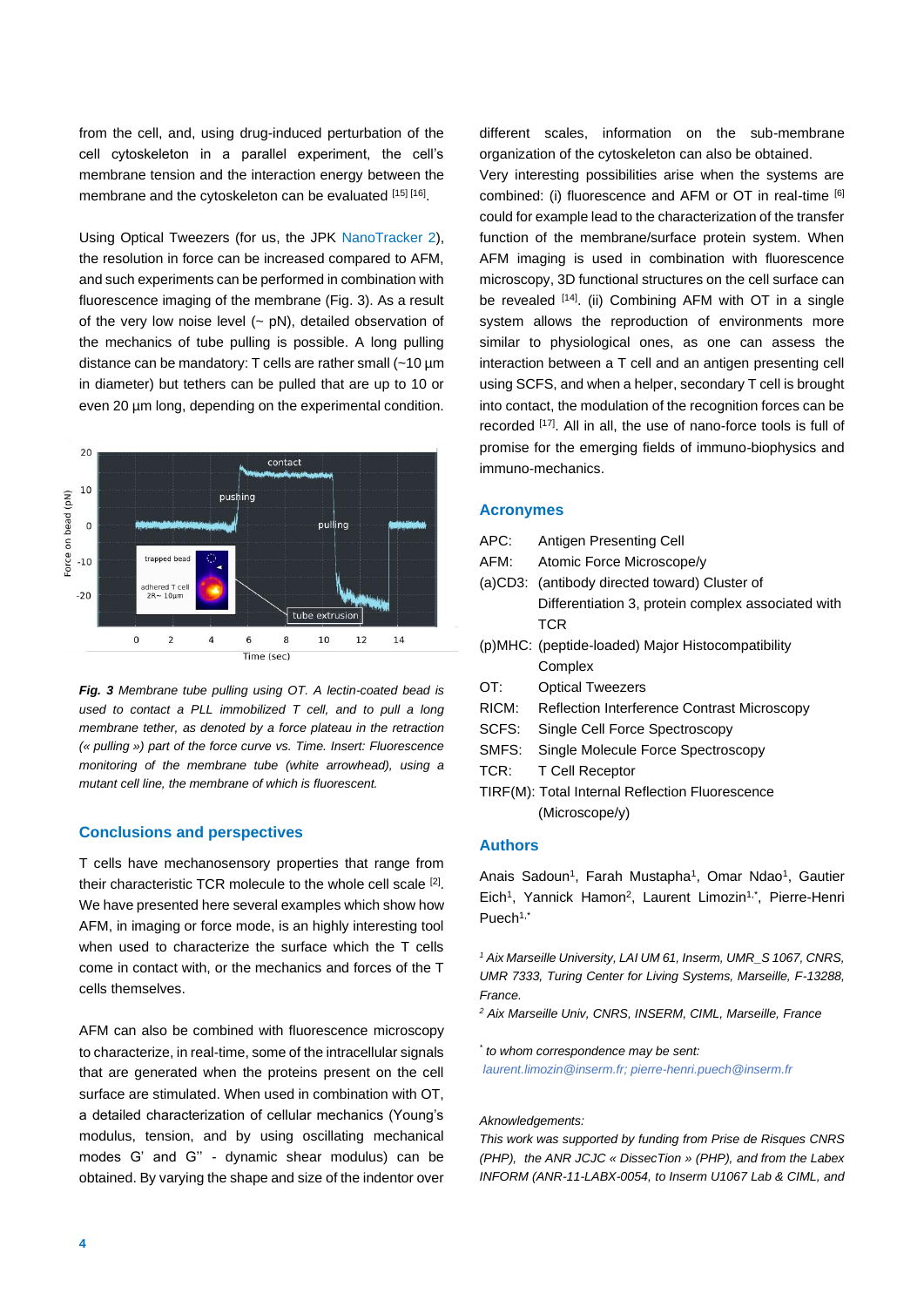*as PhD grants to AS & FM). This project has received funding from the European Union's Horizon 2020 research and innovation programme under the Marie Skłodowska-Curie grant agreement No713750. Also, it has been carried out with the financial support of the Regional Council of Provence- Alpes-Côte d'Azur and with the financial support of the A\*MIDEX (n° ANR- 11-IDEX-0001-02), funded by the Investissements d'Avenir project funded by the French Government, managed by the French National Research Agency (ANR) (as PhD grant to FM). It was also supported by GDR Imabio as grants to ON & GE.* 

## **References**

- 1. Murphy, Ken, Paul Travers, and Mark Walport. 2008. Janeway's Immunobiology 7th Edition. Edited by Garland Science.
- 2. Limozin, Laurent, and Pierre-Henri Puech. 2019. 'Membrane Organization and Physical Regulation of Lymphocyte Antigen Receptors: A Biophysicist's Perspective'. The Journal of Membrane Biology 252 (4–5): 397–412. https://doi.org/10.1007/s00232-019-00085-2.
- 3. Wahl, Astrid, Céline Dinet, Pierre Dillard, Aya Nassereddine, Pierre-Henri Puech, Laurent Limozin, and Kheya Sengupta. 2019. 'Biphasic Mechanosensitivity of T Cell Receptor-Mediated Spreading of Lymphocytes'. Proceedings of the National Academy of Sciences of the United States of America 116 (13): 5908–13. https://doi.org/10.1073/pnas.1811516116.
- 4. Puech, Pierre-Henri, Damien Nevoltris, Philippe Robert, Laurent Limozin, Claude Boyer, and Pierre Bongrand. 2011. 'Force Measurements of TCR/PMHC Recognition at T Cell Surface'. Edited by Daniel J. Muller. PLoS ONE 6 (7): e22344. https://doi.org/10.1371/journal.pone.0022344.
- 5. Huse, Morgan. 2017. 'Mechanical Forces in the Immune System'. Nature Reviews Immunology 17 (11): 679–90. [https://doi.org/10.1038/nri.2017.74.](https://doi.org/10.1038/nri.2017.74)
- 6. Cazaux, Séverine, Anaïs Sadoun, Martine Biarnes-Pelicot, Manuel Martinez, Sameh Obeid, Pierre Bongrand, Laurent Limozin, and Pierre-Henri Puech. 2016. 'Synchronizing Atomic Force Microscopy Force Mode and Fluorescence Microscopy in Real Time for Immune Cell Stimulation and Activation Studies'. Ultramicroscopy 160 (January): 168–81. https://doi.org/10.1016/j.ultramic.2015.10.014.
- 7. Lo Schiavo, Valentina, Philippe Robert, Zohar Mishal, Pierre-Henri Puech, Francesco Gentile, Paolo Decuzzi, Pierre Bongrand, and Laurent Limozin. 2013. 'Transient Adhesion Mediated by Ligand-Receptor Interaction on Surfaces of Variable Nanotopography'. International Journal of Nanotechnology 10 (5–7): 404–18. https://doi.org/10.1504/IJNT.2013.053512.
- 8. Pi, Fuwei, Pierre Dillard, Laurent Limozin, Anne Charrier, and Kheya Sengupta. 2013. 'Nanometric Protein-Patch Arrays on Glass and Polydimethylsiloxane for Cell Adhesion Studies.' Nano Letters, June. https://doi.org/10.1021/nl401696m.
- 9. Salles A, Billaudeau C, Sergé A, Bernard A-M, Phélipot M-C, Bertaux N, et al. 2013. 'Barcoding T Cell Calcium Response Diversity with Methods for Automated and Accurate Analysis of Cell Signals (MAAACS)'. PLoS Comput Biol 9(9): e1003245. https://doi.org/10.1371/journal.pcbi.1003245
- 10. Dillard, Pierre, Rajat Varma, Kheya Sengupta, and Laurent Limozin. 2014. 'Ligand-Mediated Friction Determines Morphodynamics of Spreading T Cells'. Biophysical Journal 107 (11): 2629–38. https://doi.org/10.1016/j.bpj.2014.10.044.
- 11. Dejardin, Marie-Julie, Arnaud Hemmerle, Anaïs Sadoun, Yannick Hamon, Pierre-Henri Puech, Kheya Sengupta, and Laurent Limozin. 2018. 'Lamellipod Reconstruction by Three-Dimensional Reflection Interference Contrast Nanoscopy (3D-RICN)'. Nano Letters, September. https://doi.org/10.1021/acs.nanolett.8b03134.
- 12. Bufi, Nathalie, Michael Saitakis, Stéphanie Dogniaux, Oscar Buschinger, Armelle Bohineust, Alain Richert, Mathieu Maurin, Claire Hivroz, and Atef Asnacios. 2015. 'Human Primary Immune Cells Exhibit Distinct Mechanical Properties That Are Modified by Inflammation'. Biophysical Journal 108 (9): 2181– 90[. https://doi.org/10.1016/j.bpj.2015.03.047](https://doi.org/10.1016/j.bpj.2015.03.047)
- 13. Hosseini, Babak H., Ilia Louban, Dominik Djandji, Guido H. Wabnitz, Janosch Deeg, Nadja Bulbuc, Yvonne Samstag, Matthias Gunzer, Joachim P. Spatz, and Günter J. Hämmerling. 2009. 'Immune Synapse Formation Determines Interaction Forces between T Cells and Antigen-Presenting Cells Measured by Atomic Force Microscopy'. Proceedings of the National Academy of Sciences of the United States of America 106 (42): 17852–57. https://doi.org/10.1073/pnas.0905384106.
- 14. Puech, Pierre-Henri, Kate Poole, Detlef Knebel, and Daniel J Muller. 2006. 'A New Technical Approach to Quantify Cell-Cell Adhesion Forces by AFM.' Ultramicroscopy 106 (8–9): 637– 644. https://doi.org/10.1016/j.ultramic.2005.08.003.
- 15. Diz-Muñoz, Alba, Michael Krieg, Martin Bergert, Itziar Ibarlucea-Benitez, Daniel J. Muller, Ewa Paluch, and Carl-Philipp Heisenberg. 2010. 'Control of Directed Cell Migration In Vivo by Membrane-to-Cortex Attachment'. Edited by William A. Harris. PLoS Biology 8 (11): e1000544. https://doi.org/10.1371/journal.pbio.1000544.
- 16. Sadoun, Anaïs, and Pierre-Henri Puech. 2017. 'Quantifying CD95/Cl-CD95L Implications in Cell Mechanics and Membrane Tension by Atomic Force Microscopy Based Force Measurements'. Methods in Molecular Biology (Clifton, N.J.) 1557: 139–51. https://doi.org/10.1007/978-1-4939-6780-3\_14.